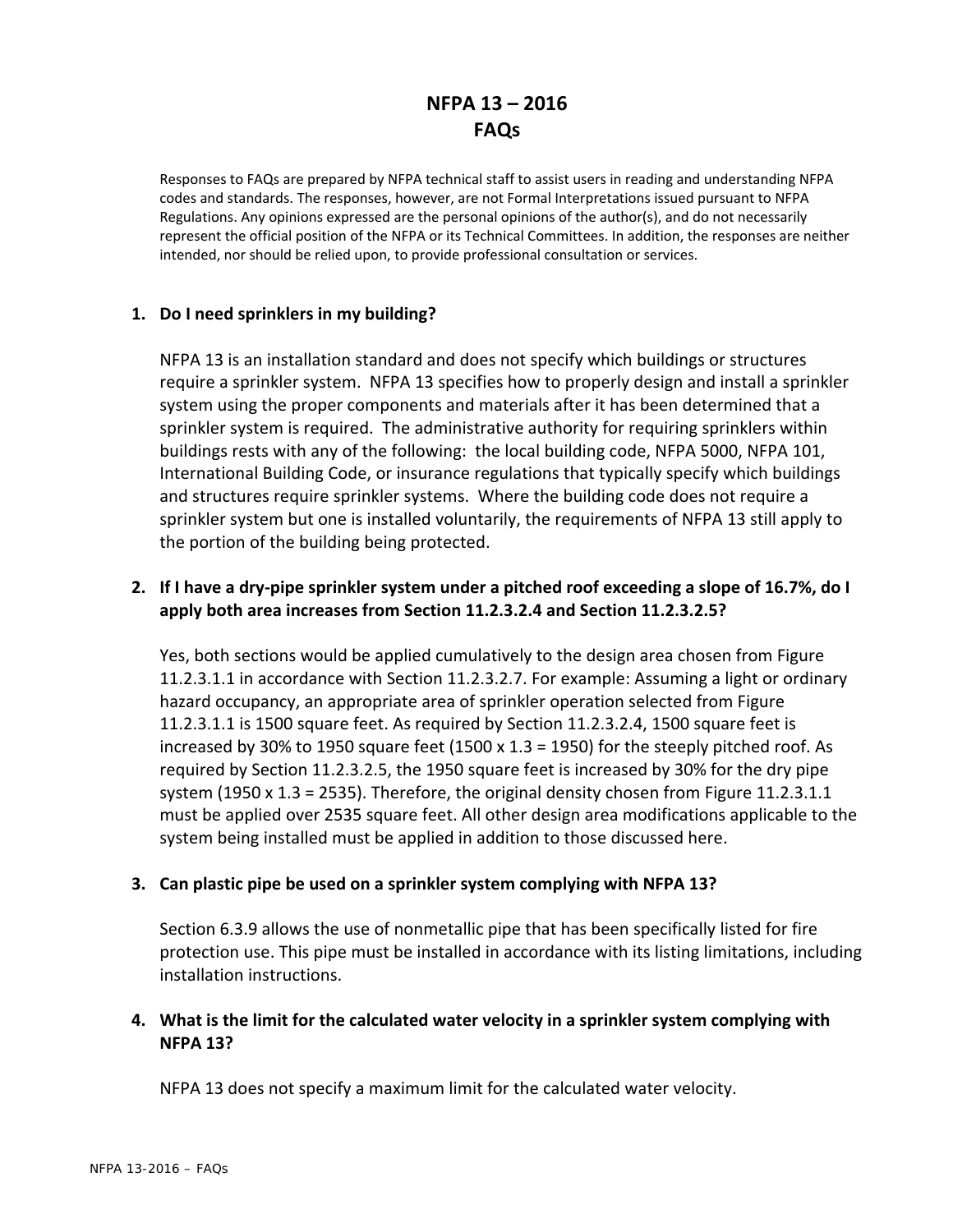#### **5. Do walk‐in type freezers, coolers, vaults and safes require sprinklers?**

Yes. As explained by A.8.1.1, these areas require sprinklers because they are part of the premises. NFPA 13 requires that sprinklers be installed throughout the premises in accordance with Section 4.1 except where specifically allowed to be omitted. There are no provisions that allow for sprinkler omission in freezers or coolers.

# **6. In applying the 'Three Times Rule' for sprinkler obstructions (i.e. Section 8.6.5.2.1.3), what dimension is the 24 inch (600 mm) maximum referring to?**

This maximum dimension is the dimension measured from the sprinkler to the nearest edge of the obstruction. Isolated obstructions that are more than 24 inches (600 mm) away from standard upright and pendent sprinklers do not generally create a significant obstruction.

#### **7. Are sprinklers required in closets?**

Yes. Section 8.5.5.4 requires sprinklers in all closets and compartments. There are limited exceptions specified in Section 8.15.8.2 for certain small closets ( $\leq$  24ft<sup>2</sup>) ( $\leq$  2.2m<sup>2</sup>) in clothes closets, linen closets and pantries within dwelling units of hotels and motels and in Section 8.15.9 in clothes closets in patient sleeping rooms in hospitals where the area of the closet does not exceed 6ft<sup>2</sup> (0.5m<sup>2</sup>).

#### **8. Can a supply control valve be installed downstream of the fire department connection?**

No, Sections 8.17.2.5.2, 8.16.1.1.1.3, and 8.16.1.1.4.3 specifically state that there shall be no shutoff valve in the fire department connection. Normally, a control valve is required before and after each check valve in a source of supply. The valves are required so that the check valve can be isolated and serviced. A control valve is also required in each automatic source of supply in accordance with Section 8.16.1.1.1.2. However, these control valves are not necessary, nor allowed, in the fire department connection piping. While the control valves are not allowed in the fire department connection piping itself, control valves can be installed downstream from the fire department connection piping in accordance with 8.17.2.4.3 for fire department connections serving multiple systems only. It would be impractical to require a fire department connection after all control valves in a multi‐zone or multi‐system arrangement. Furthermore, Section 8.16.1.1.2.1 of NFPA 13 requires that all valves controlling water supplies be supervised in the open position. In all cases, the arrangement for the fire department connection must comply with Section 8.17.2.4.

#### **9. If a water curtain is installed, what is the equivalent fire separation rating?**

NFPA 13 does not specify an equivalent fire separation rating for water curtains installed in accordance with Section 8.15.4.1 and designed in accordance with Section 11.3.3.

# **10. What is the allowable reduction in fire separation ratings in a building where a sprinkler system is installed?**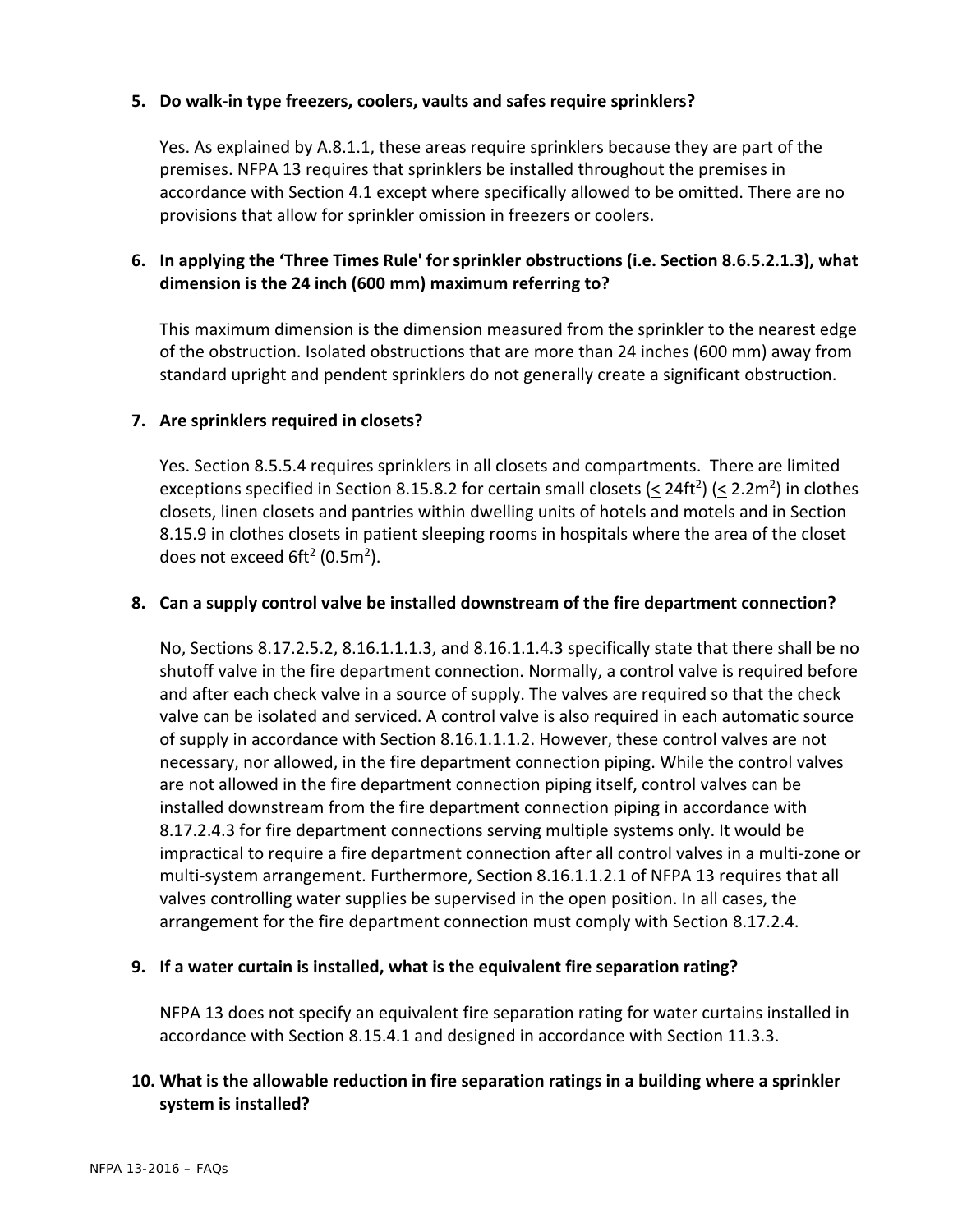NFPA 13 does not address such reductions. Some building/fire codes will specify an allowable reduction in fire separation ratings for certain buildings where sprinklers are provided in accordance with NFPA 13. You would need to consult with the applicable building/fire code for your particular project to determine if there are any allowable reductions.

# **11. Are sprinklers required in the upper portion of an architectural ceiling feature, even when there are no openings to above and the sprinklers at the lower portion do not exceed area of coverage limitations?**

This question usually arises with architectural features such as skylights and rooms with multi‐level ceilings. The general concern with these types of features is the potential for heat to 'pocket' and the negative impact to the operation of the sprinklers. This could be true even if sprinklers are spaced within their limitations for allowable area of protection. The applicable sections of Chapter 8 address the distance below the ceiling that sprinklers must be positioned. The need for sprinklers in the upper portion can be determined based on the distance from the upper level to the position at which the sprinklers would be installed on the lower level. If this distance exceeds the allowable distances specified in Chapter 8, then sprinklers would be required at the upper level. Obstructions specified by Chapter 8 to any of the sprinklers would also need to be examined and accounted for. Section 8.6.7 Ceiling Pockets (Standard Pendent and Upright Spray Sprinklers) and Section 8.8.7 Ceiling Pockets (Extended Coverage Upright and Pendent Sprinklers) offer provisions that permit the omission of sprinklers in the upper level under certain conditions. Where Section 8.6.7 and 8.8.7 are appropriately applied, the design area reduction for quick‐ response sprinklers cannot be taken in accordance with Item (4) of Section 11.2.3.2.3.1

# **12. Are sprinklers required within furniture?**

No. Sprinklers are required within all permanent spaces of the structure, such as closets, in accordance with Section 4.1. Moveable furniture items, such as desks, dressers and wardrobes, do not require sprinklers within them even when they are affixed to the permanent structure of the building.

#### **13. Must I design the sprinkler system to protect the same hazard throughout the structure?**

No. NFPA 13 does not require that the entire structure be protected as a single hazard classification. There are three important things to keep in mind when designing a system with multiple hazard classifications.

- a. The first is that you will lock the building use into the hazard configuration that the sprinkler system is designed for. If the entire space was protected for the highest hazard, the building user would not have to worry about the general locations of the different hazards.
- b. The hydraulic calculation procedure and system layout become more complex with multiple hazard classifications than where the highest hazard is used throughout.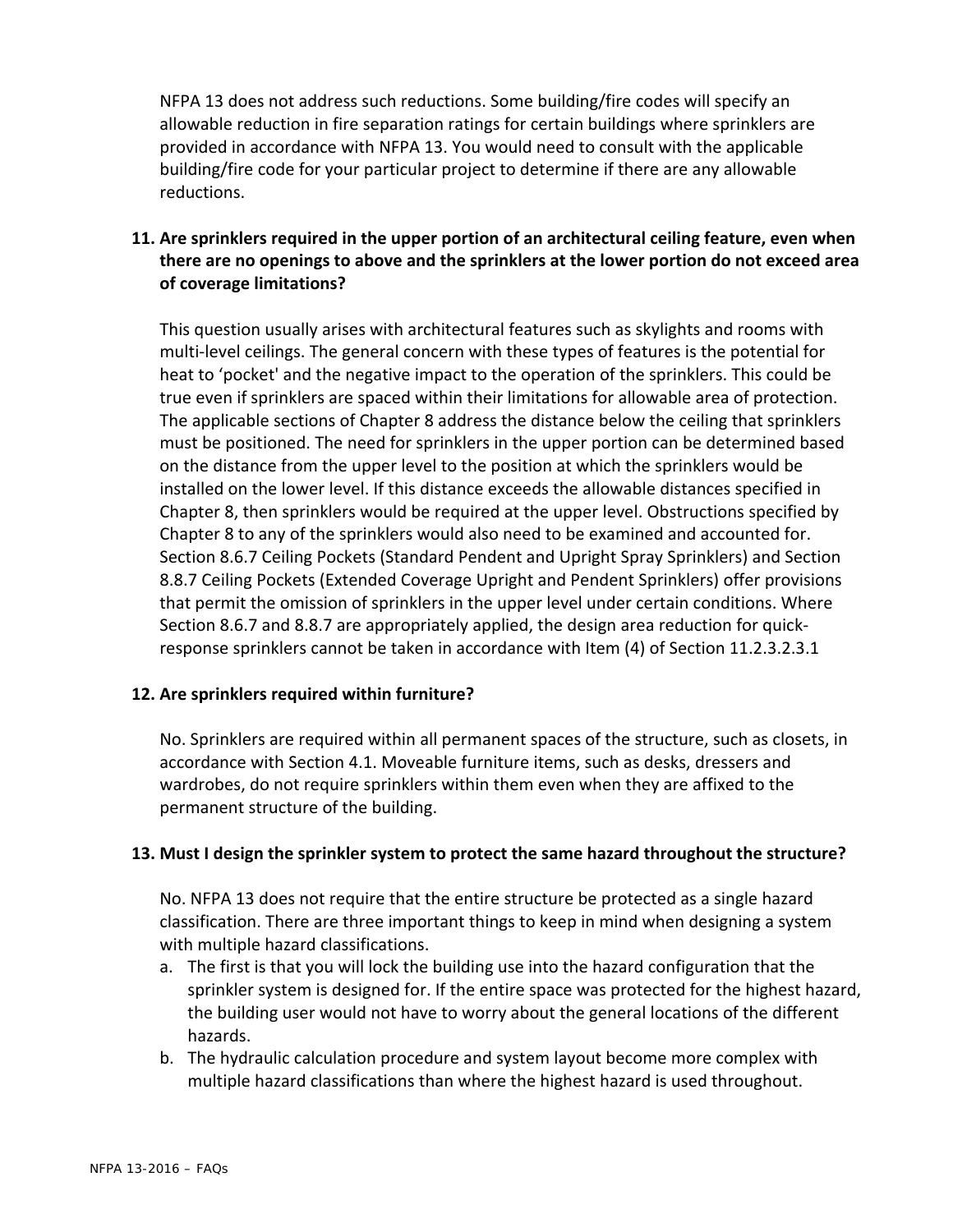c. Section 11.1.2 specifies requirements for buildings with two or more adjacent hazard occupancies.

#### **14. If there are no hose connections inside a building sprinklered to comply with NFPA 13, will the water demand need to include a hose stream allowance?**

Yes. An outside hose stream demand would be required in accordance with Table 11.2.3.1.2. Note that the table specifies an option for 0, 50 or 100 gpm for inside hose demand. Regardless of the inside hose demand, the total combined inside and outside hose demand must meet the flow specified in the table.

#### **15. Is there a ceiling height at which NFPA 13 permits the omission of sprinklers?**

No.

# **16. Does NFPA 13 address fire sprinkler systems protecting storage above 12 feet?**

Yes. Starting with the 1999 edition, NFPA 13 incorporated the fire sprinkler system design and installation requirements from:

NFPA 231 (Standard for General Storage),

NFPA 231C (Standard for Rack Storage of Materials),

NFPA 231D (Standard for Storage of Rubber Tires),

NFPA 231E (Recommended Practice for the Storage of Baled Cotton) and

NFPA 231F (Standard for the Storage of Roll Paper).

The other requirements of NFPA 231, NFPA 231C, NFPA 231D, NFPA 231E and NFPA 231F were incorporated into a new standard NFPA 230 (Standard for the Fire Protection of Storage).

#### **17. How are the NFPA 13 design requirements arranged for systems protecting storage of normal combustibles and plastics?**

Such requirements are located in a separate chapter ‐ Chapter 12. A detailed table of contents for storage applications is as follows:

**Chapter 12 –** General Requirements for Storage

**Chapter 13 –** Protection of Miscellaneous and low‐Piled Storage

**Chapter 14 –** Protection for Palletized, Solid‐Piled, Bin Box, Shelf, or Back‐to‐Back Shelf Storage of Class I through Class IV Commodities

**Chapter 15 –** Protection for Palletized, Solid‐Piled, Bin Box, Shelf, or Back‐to‐Back Shelf Storage of Plastic and Rubber Commodities

**Chapter 16 –** Protection of Rack Storage of Class I Through Class IV Commodities

- **Chapter 17 –** Protection of Rack Storage of Plastic and Rubber Commodities
- **Chapter 18 –** Protection of Rubber Tire Storage
- **Chapter 19 –** Protection of Roll Paper

**Chapter 20 –** Special Designs for Storage

**Chapter 21 –** Alternative Sprinkler System Designs for Chapters 12 Through 20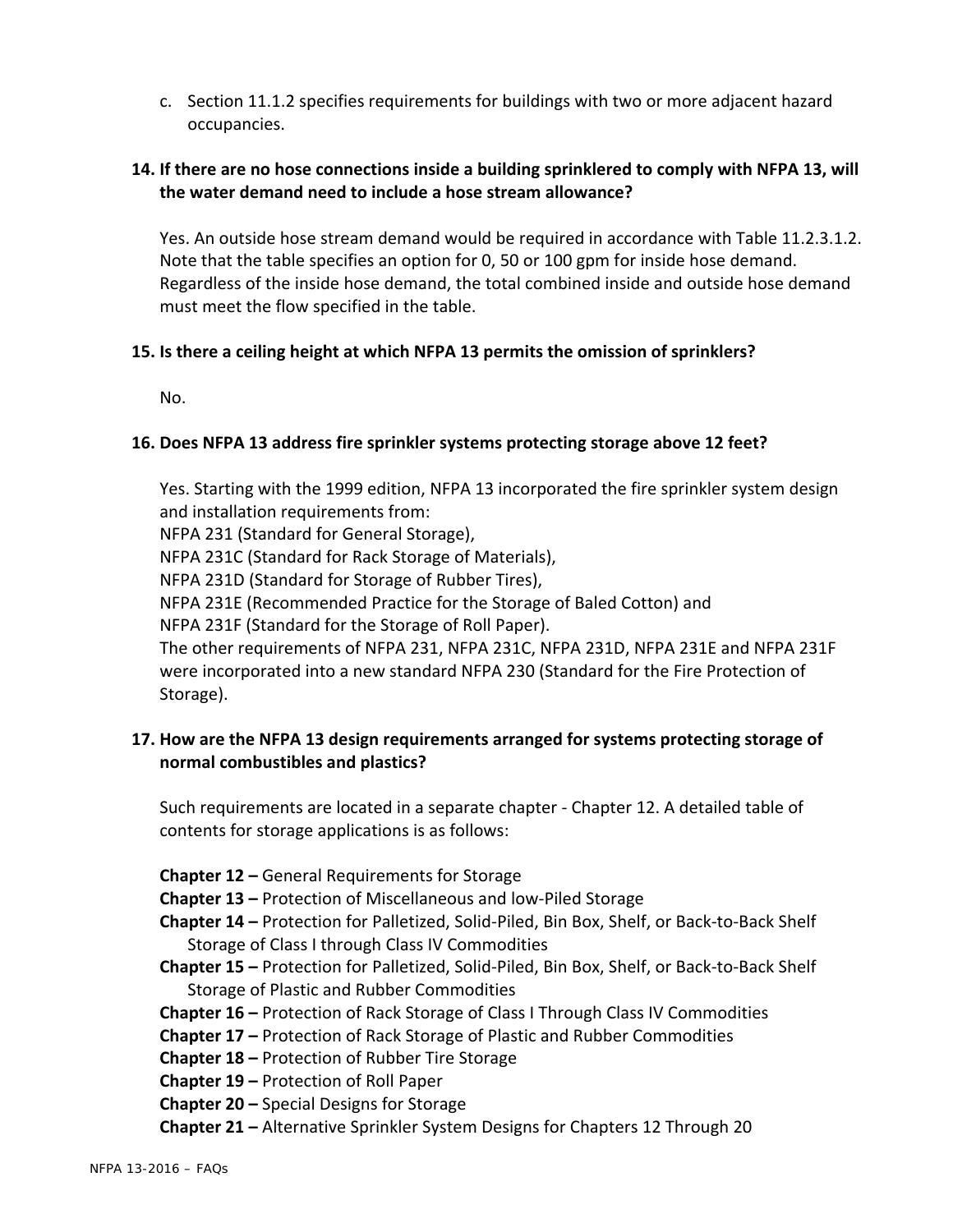

**18. Does 11.2.3.1.5.1 require a 3000 ft2 hydraulic design area for a combustible concealed space that meets concealed spaces not requiring sprinkler protection as per 8.15.1.2.3? The space in question is a combustible concealed space between floors. The space is made up of solid wood studs with less than 6" of space between the ceiling and the bottom of the wood stud (see image above).** 

 The subject of combustible concealed spaces is a complex one. Generally any combustible concealed space requires the installation of sprinklers however, several sections of NFPA 13 permit the omission of sprinklers in these spaces. The one in which you describe and as illustrated above is one such space where sprinklers are not required to be installed as per Section 8.15.1.2.3. Further, when the omission of sprinklers is permitted by Chapter 8, Chapter 11 contains provisions for extending the area of protection due to the assumed delay in notification of a fire in such a space. Section 11.2.3.1.5.1 requires the area of operation to be increased to 3000ft<sup>2</sup> as a result. Further, this increase in operating area must also be applied to any system adjacent to the combustible concealed space. There are also many instances where an increase in the area of operation is not necessary as permitted by Section 11.2.3.1.5.2 and include such concealed spaces as:

- noncombustible or limited combustible concealed spaces having no access (even with such openings as a return air plenum),
- noncombustible or limited combustible concealed spaces with limited access and not permitting occupancy or storage of combustibles,
- spaces filled entirely with noncombustible insulation,
- light or ordinary hazard occupancies where noncombustible or limited combustible ceilings are directly attached to wood joists or solid limited combustible construction or noncombustible construction creating enclosed joist spaces of  $160ft^3$  (4.5m<sup>3</sup>) or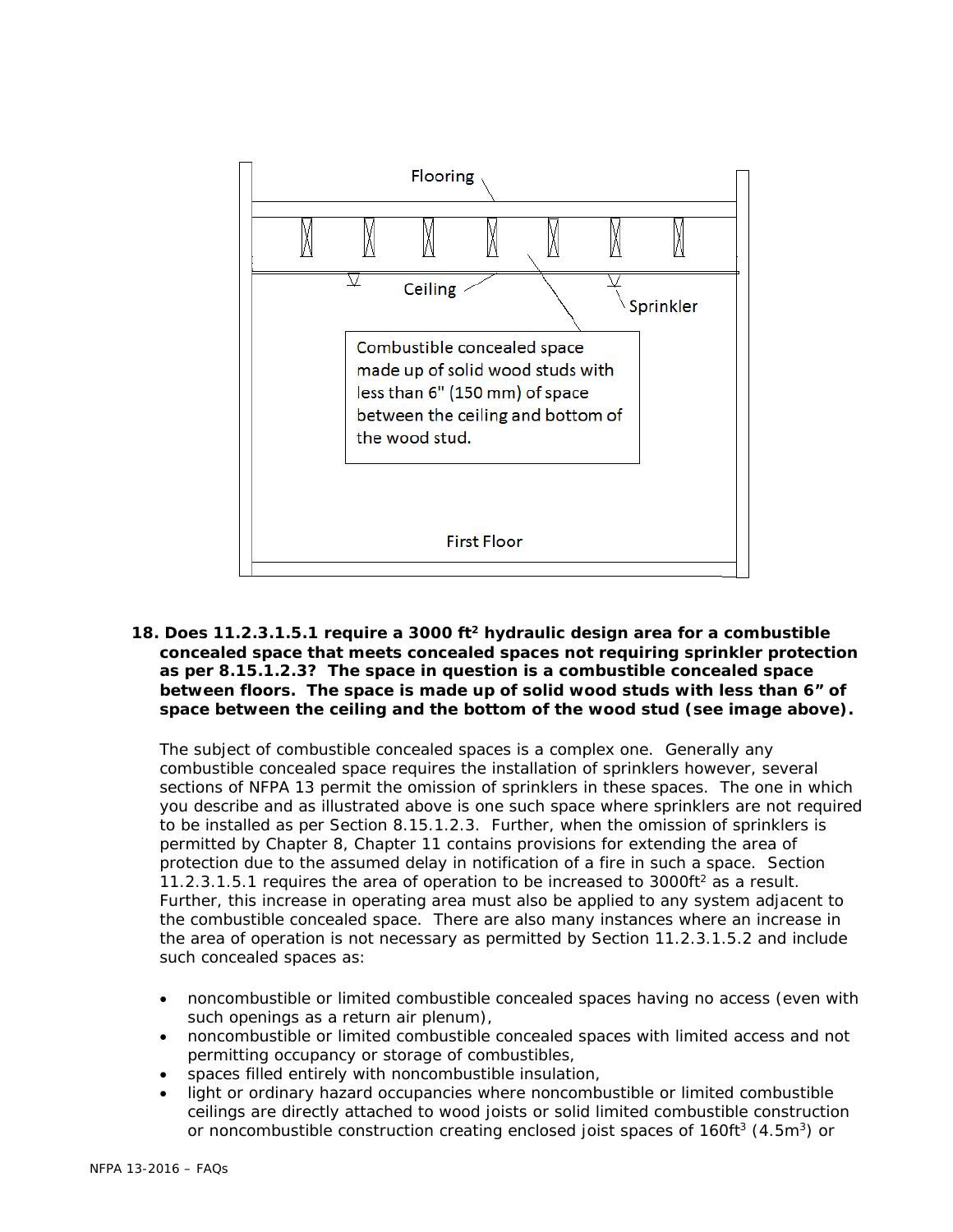less including space below insulation that is laid directly on top of or within ceiling joists in an otherwise sprinklered concealed space

- Concealed spaces where rigid materials are used and the exposed surfaces have a flame spread rating of 25 or less and do not propagate more than10.5ft (3.2 m) when tested in accordance with ASTM E84 extended for an additional 20 minutes
- Concealed spaces where the exposed materials consist of fire treated wood in accordance with NFPA 703
- Concealed spaces over isolated small rooms that do not exceed  $55ff^2$  (5.1 m<sup>2</sup>) in area.
- Vertical pipe chases less than 10ft2 (0.9 m2) in area, that are firestopped at each floor and contain no sources of ignition or combustible piping.
- Exterior columns in 10ft<sup>2</sup> (0.9 m<sup>2</sup>) in area formed by studs or wood joists supporting exterior canopies that are protected by a sprinkler system
- Light or ordinary hazard occupancies with noncombustible or limited combustible ceilings are attached to the bottom of composite wood joists either directly or by metal channels not more than 1 In. (25 mm) deep provided that adjacent joist channels are firestopped with volumes not exceeding 160 ft<sup>2</sup> (4.5 m<sup>2</sup>) using  $\frac{1}{2}$  (13 mm) gypsum (or equivalent) and at least 3.5" (90 mm) of batt insulation is installed at the bottom of the joist channels when the ceiling is attached utilizing metal channels.



**19. I have an obstruction that is 60" (1500 mm) wide. Per NFPA 13 (2016) Section 8.5.5.3.1.1, Sprinklers must be located below the obstruction and not more than 3" from the outside edge of the obstruction.**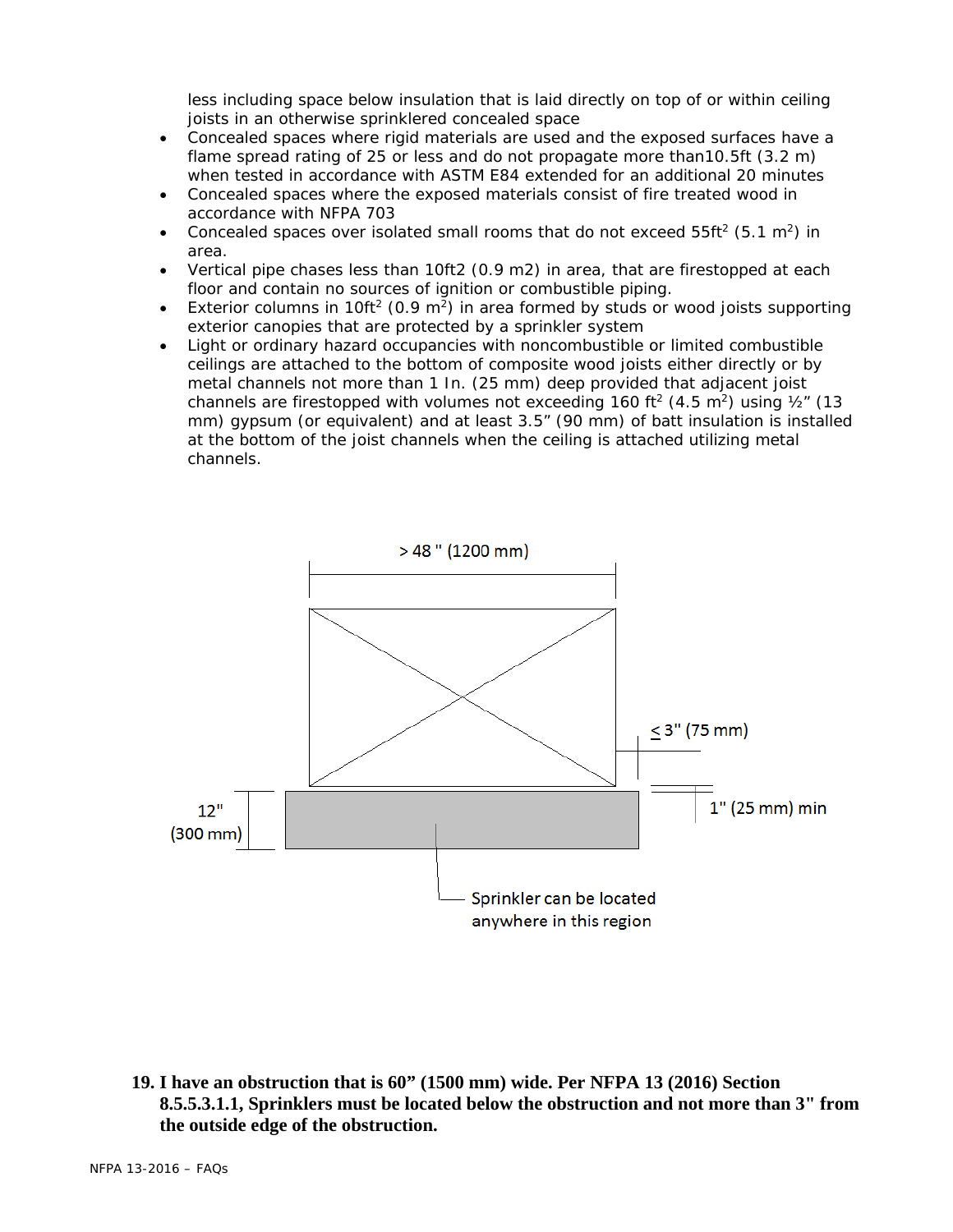#### **Question 1: Will this require that the sprinkler head be placed as least 57" (1425 mm) from the opposite edge at minimum?**

#### **Question 2: If this is not the case, then what exactly is this requirement asking for?**

 The sprinkler can be placed anywhere under the obstruction or within 3" (75 mm) outside of the edge of the obstruction. Testing has shown that this placement will still place the sprinkler in such a way as to expose it to any heat that passes by the obstruction. Note that Section 8.5.5.3.1.3 requires the use of an intermediate level (rack) sprinkler when placed adjacent to the obstruction.



#### **20. I have a situation where a sprinkler is located 4'-1" away from the edge of an I-beam and is elevated 15" above the bottom of the beam. What is the minimum distance that the sprinkler deflector can be located above the bottom of the beam?**

 Table 8.6.5.1.2 indicates that the sprinkler deflector must be not more than14" above the bottom of the beam. If this condition cannot be met, then the sprinkler is considered to be obstructed and water spray will not extend beyond the edge of the beam flange. Another option is to place another sprinkler on the opposite side of the obstruction in accordance with Section 8.6.5.1.2(2).